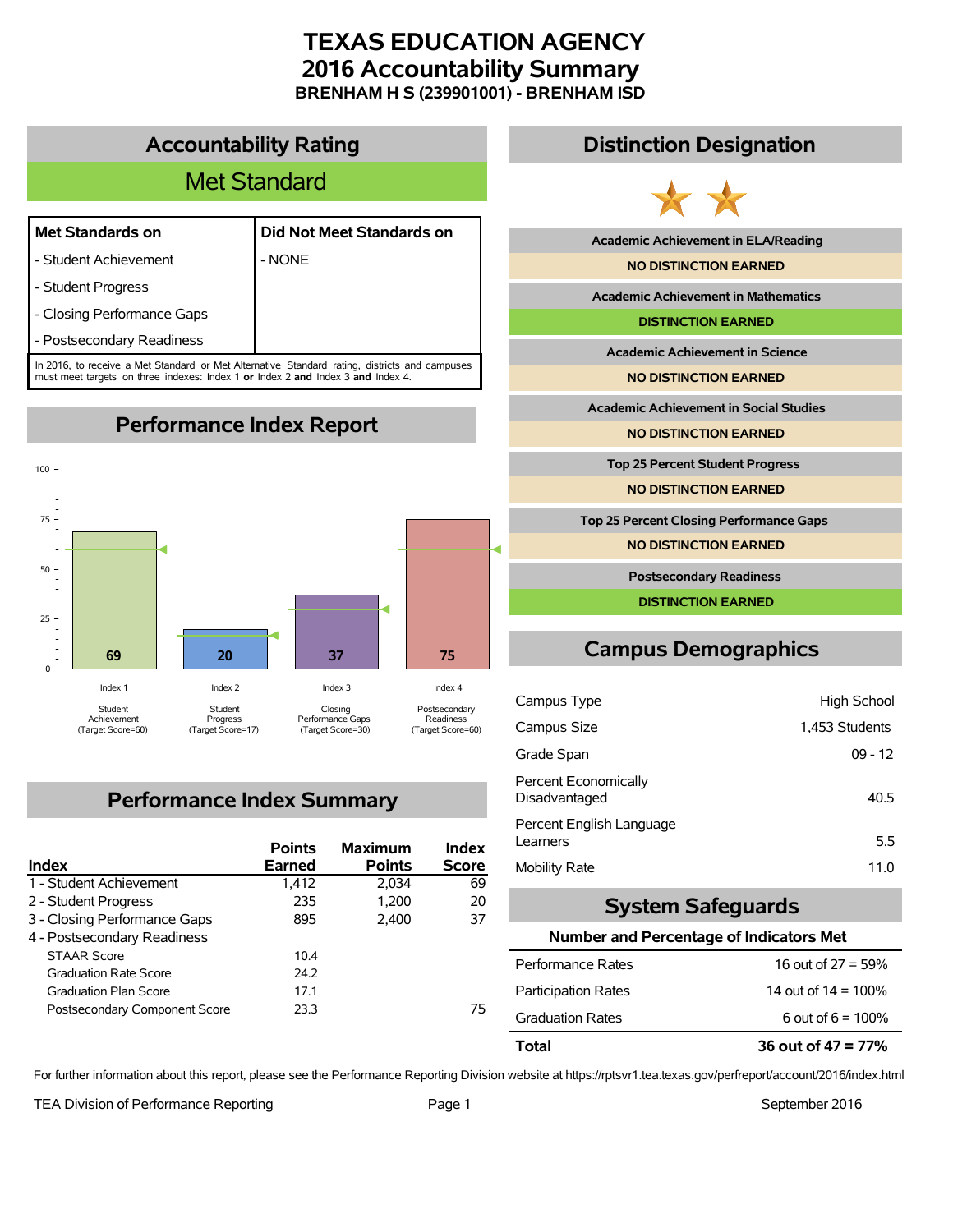## **TEXAS EDUCATION AGENCY 2016 Accountability Summary PRIDE ACADEMY (239901004) - BRENHAM ISD**

|                      |         |                                                                                                                                                                                  | <b>Not Rated</b> |                         |          |
|----------------------|---------|----------------------------------------------------------------------------------------------------------------------------------------------------------------------------------|------------------|-------------------------|----------|
| <b>Academic A</b>    |         | Did Not Meet Standards on                                                                                                                                                        |                  | <b>Met Standards on</b> |          |
|                      |         | - NONE                                                                                                                                                                           |                  |                         | - NONE   |
| Academic A           |         | In 2016, to receive a Met Standard or Met Alternative Standard rating, districts and campuses<br>must meet targets on three indexes: Index 1 or Index 2 and Index 3 and Index 4. |                  |                         |          |
|                      |         |                                                                                                                                                                                  |                  |                         |          |
| Academic             |         |                                                                                                                                                                                  |                  |                         |          |
|                      |         |                                                                                                                                                                                  |                  |                         |          |
| <b>Academic Ac</b>   |         |                                                                                                                                                                                  |                  |                         |          |
|                      |         | <b>Performance Index Report</b>                                                                                                                                                  |                  |                         |          |
| Top 25 Pe            |         |                                                                                                                                                                                  |                  |                         | 100      |
|                      |         |                                                                                                                                                                                  |                  |                         |          |
| <b>Top 25 Percen</b> |         |                                                                                                                                                                                  |                  |                         | 75       |
|                      |         |                                                                                                                                                                                  |                  |                         |          |
| <b>Posts</b>         |         |                                                                                                                                                                                  |                  |                         | 50       |
|                      |         |                                                                                                                                                                                  |                  |                         |          |
| <b>Campus</b>        | N/A     | N/A                                                                                                                                                                              | N/A              | N/A                     | 25       |
|                      |         |                                                                                                                                                                                  |                  |                         | $\Omega$ |
| Campus Type          | Index 4 | Index 3                                                                                                                                                                          | Index 2          | Index 1                 |          |

Closing Performance Gaps

# **Performance Index Summary**

Student Progress

**Accountability Rating**

| <b>Index</b>                  | <b>Points</b><br>Earned | <b>Maximum</b><br><b>Points</b> | Index<br><b>Score</b> |
|-------------------------------|-------------------------|---------------------------------|-----------------------|
| 1 - Student Achievement       | N/A                     | N/A                             | N/A                   |
| 2 - Student Progress          | N/A                     | N/A                             | N/A                   |
| 3 - Closing Performance Gaps  | N/A                     | N/A                             | N/A                   |
| 4 - Postsecondary Readiness   |                         |                                 |                       |
| <b>STAAR Score</b>            | N/A                     |                                 |                       |
| <b>Graduation Rate Score</b>  | N/A                     |                                 |                       |
| <b>Graduation Plan Score</b>  | N/A                     |                                 |                       |
| Postsecondary Component Score | N/A                     |                                 | N/A                   |

## **Distinction Designation**

**Chievement in ELA/Reading** 

**NOT ELIGIBLE**

**Academic Achievement in Mathematics**

**NOT ELIGIBLE**

**Achievement in Science** 

**NOT ELIGIBLE**

**hievement in Social Studies** 

**NOT ELIGIBLE**

**Top 25 Percent Student Progress**

**NOT ELIGIBLE**

**Top 25 Percent Closing Performance Gaps**

**NOT ELIGIBLE**

**Postsecondary Readiness**

**NOT ELIGIBLE**

## **Demographics**

| Campus Type                           | <b>High School</b> |
|---------------------------------------|--------------------|
| Campus Size                           | 29 Students        |
| Grade Span                            | $10 - 12$          |
| Percent Economically<br>Disadvantaged | 34.5               |
| Percent English Language<br>Learners  | 6.9                |
| <b>Mobility Rate</b>                  | 100.0              |

#### **System Safeguards**

#### **Number and Percentage of Indicators Met**

| Total                      | 0 out of $4 = 0\%$ |
|----------------------------|--------------------|
| <b>Graduation Rates</b>    | N/A                |
| <b>Participation Rates</b> | 0 out of $2 = 0\%$ |
| Performance Rates          | 0 out of $2 = 0\%$ |
|                            |                    |

For further information about this report, please see the Performance Reporting Division website at https://rptsvr1.tea.texas.gov/perfreport/account/2016/index.html

TEA Division of Performance Reporting TEA Division of Performance Reporting TEA September 2016

Student Achievement Postsecondary Readiness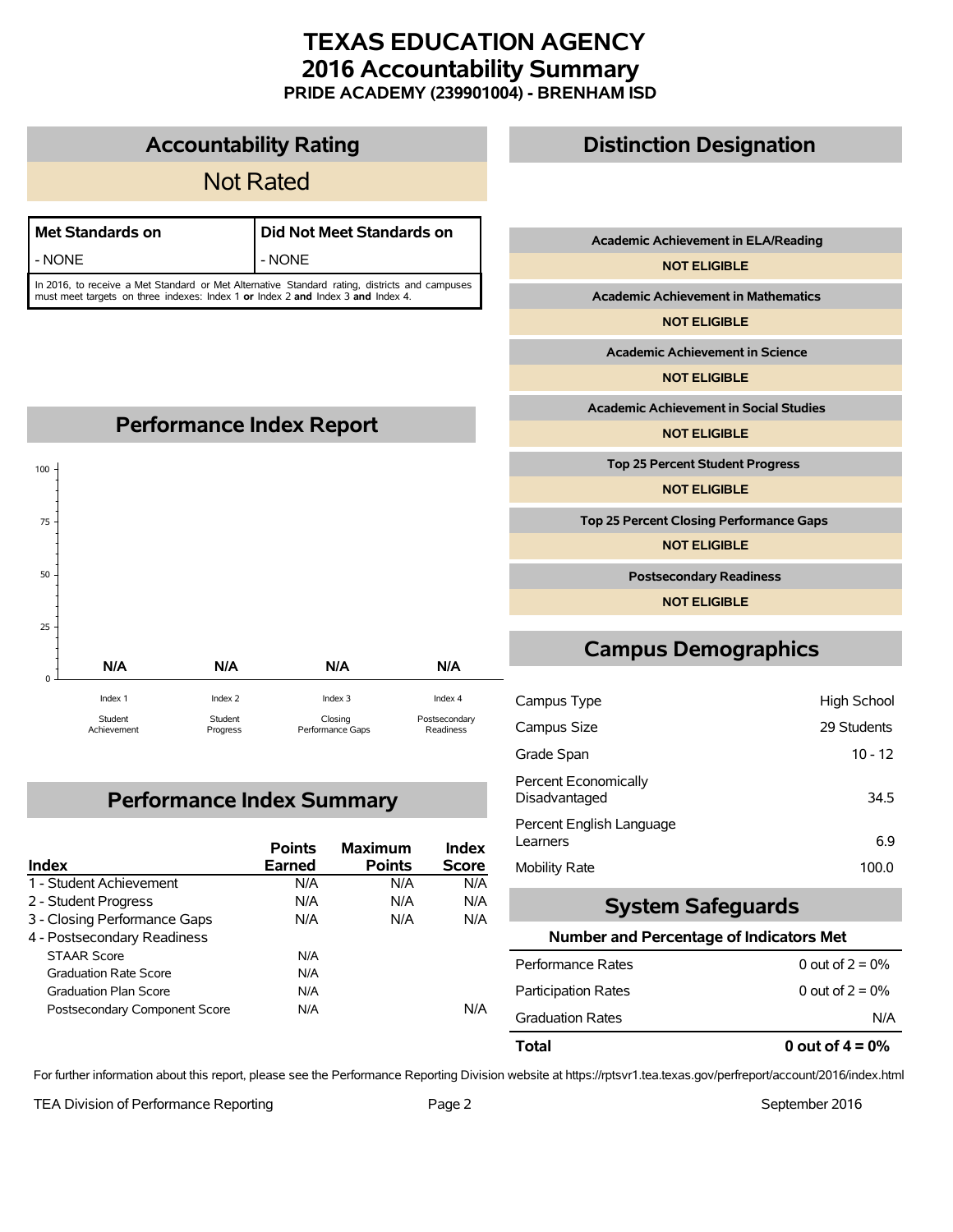## **TEXAS EDUCATION AGENCY 2016 Accountability Summary BRENHAM MIDDLE (239901041) - BRENHAM ISD**

**Accountability Rating**

# Met Standard

#### **Met Standards on Did Not Meet Standards on**

- Student Achievement | NONE

- Student Progress

- Closing Performance Gaps

- Postsecondary Readiness

In 2016, to receive a Met Standard or Met Alternative Standard rating, districts and campuses must meet targets on three indexes: Index 1 **or** Index 2 **and** Index 3 **and** Index 4.

**Performance Index Report**



# **Performance Index Summary**

| <b>Index</b>                  | <b>Points</b><br><b>Earned</b> | <b>Maximum</b><br><b>Points</b> | Index<br><b>Score</b> |
|-------------------------------|--------------------------------|---------------------------------|-----------------------|
| 1 - Student Achievement       | 1,320                          | 1.724                           | 77                    |
| 2 - Student Progress          | 446                            | 1.200                           | 37                    |
| 3 - Closing Performance Gaps  | 698                            | 1.800                           | 39                    |
| 4 - Postsecondary Readiness   |                                |                                 |                       |
| <b>STAAR Score</b>            | 29.3                           |                                 |                       |
| <b>Graduation Rate Score</b>  | N/A                            |                                 |                       |
| <b>Graduation Plan Score</b>  | N/A                            |                                 |                       |
| Postsecondary Component Score | N/A                            |                                 | 29                    |

## **Distinction Designation**



**Academic Achievement in ELA/Reading**

**NO DISTINCTION EARNED**

**Academic Achievement in Mathematics**

**NO DISTINCTION EARNED**

**Academic Achievement in Science**

**DISTINCTION EARNED**

**Academic Achievement in Social Studies**

**NOT ELIGIBLE**

**Top 25 Percent Student Progress**

**NO DISTINCTION EARNED**

**Top 25 Percent Closing Performance Gaps**

**NO DISTINCTION EARNED**

**Postsecondary Readiness**

**NO DISTINCTION EARNED**

# **Campus Demographics**

| Campus Type                                  | Middle School |
|----------------------------------------------|---------------|
| Campus Size                                  | 723 Students  |
| Grade Span                                   | $05 - 06$     |
| <b>Percent Economically</b><br>Disadvantaged | 55.6          |
| Percent English Language<br>Learners         | 15.9          |
| Mobility Rate                                | 8.8           |

### **System Safeguards**

#### **Number and Percentage of Indicators Met**

| N/A                    |
|------------------------|
|                        |
| 14 out of $14 = 100\%$ |
| 17 out of 21 = $81\%$  |
|                        |

For further information about this report, please see the Performance Reporting Division website at https://rptsvr1.tea.texas.gov/perfreport/account/2016/index.html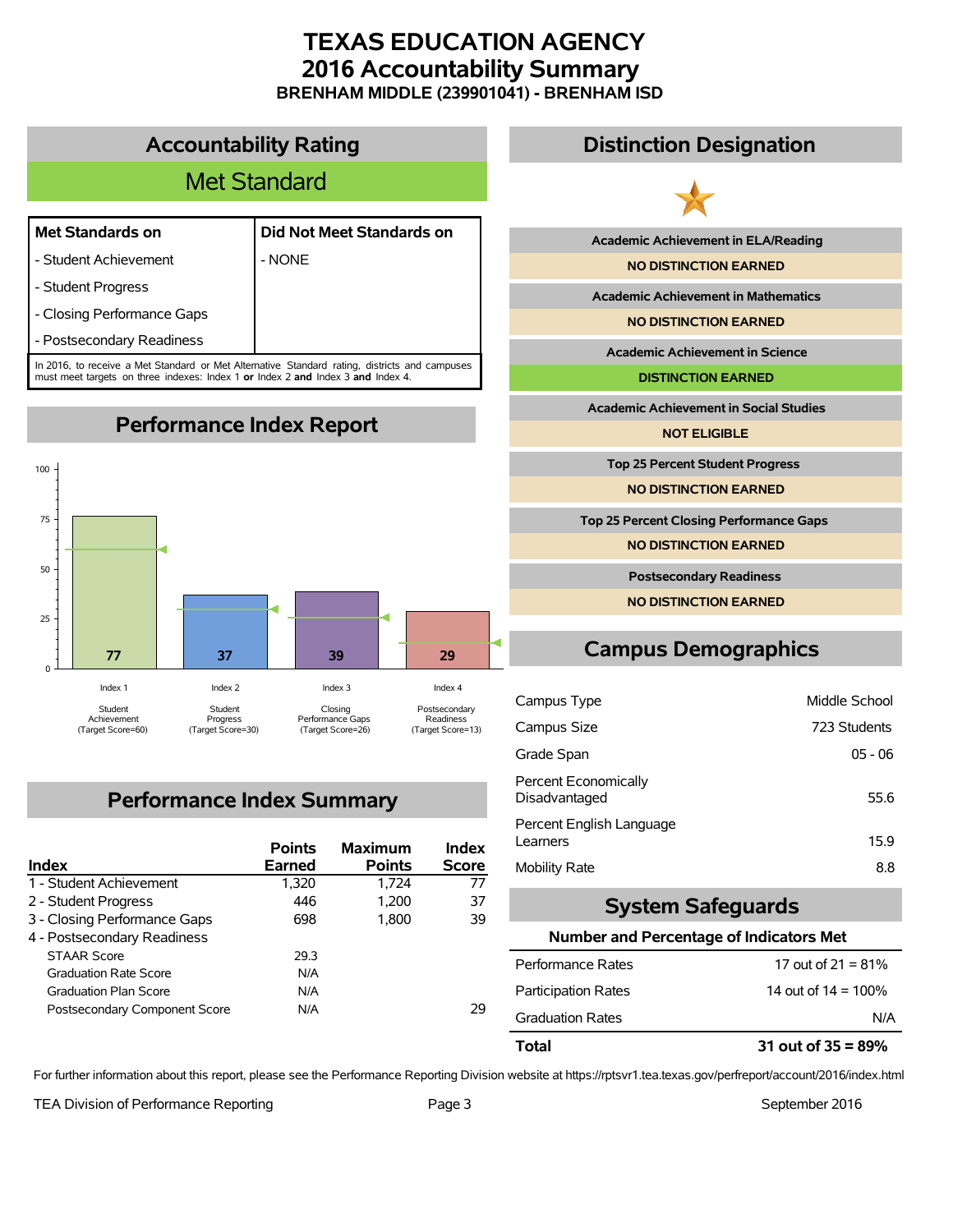## **TEXAS EDUCATION AGENCY 2016 Accountability Summary BRENHAM J H (239901042) - BRENHAM ISD**

**Accountability Rating**

# Met Standard

|  | <b>Met Standards on</b> |  |  |
|--|-------------------------|--|--|
|--|-------------------------|--|--|

- Student Achievement | NONE
- 

**Met Standards on Did Not Meet Standards on**

- Student Progress
- Closing Performance Gaps
- Postsecondary Readiness

In 2016, to receive a Met Standard or Met Alternative Standard rating, districts and campuses must meet targets on three indexes: Index 1 **or** Index 2 **and** Index 3 **and** Index 4.

**Performance Index Report**



# **Performance Index Summary**

| Index                         | <b>Points</b><br>Earned | <b>Maximum</b><br><b>Points</b> | Index<br><b>Score</b> |
|-------------------------------|-------------------------|---------------------------------|-----------------------|
| 1 - Student Achievement       | 1,685                   | 2.376                           | 71                    |
| 2 - Student Progress          | 624                     | 1.600                           | 39                    |
| 3 - Closing Performance Gaps  | 943                     | 3.000                           | 31                    |
| 4 - Postsecondary Readiness   |                         |                                 |                       |
| <b>STAAR Score</b>            | 34.0                    |                                 |                       |
| <b>Graduation Rate Score</b>  | N/A                     |                                 |                       |
| <b>Graduation Plan Score</b>  | N/A                     |                                 |                       |
| Postsecondary Component Score | N/A                     |                                 | 34                    |

## **Distinction Designation**

**Academic Achievement in ELA/Reading**

**NO DISTINCTION EARNED**

**Academic Achievement in Mathematics**

**NO DISTINCTION EARNED**

**Academic Achievement in Science**

**NO DISTINCTION EARNED**

**Academic Achievement in Social Studies**

**NO DISTINCTION EARNED**

**Top 25 Percent Student Progress**

**NO DISTINCTION EARNED**

**Top 25 Percent Closing Performance Gaps**

**NO DISTINCTION EARNED**

**Postsecondary Readiness**

**NO DISTINCTION EARNED**

# **Campus Demographics**

| Campus Type                           | Middle School |
|---------------------------------------|---------------|
| Campus Size                           | 715 Students  |
| Grade Span                            | $07 - 08$     |
| Percent Economically<br>Disadvantaged | 50.5          |
| Percent English Language<br>Learners  | 8.8           |
| Mobility Rate                         | 79            |

### **System Safeguards**

#### **Number and Percentage of Indicators Met**

| 30 out of $49 = 61\%$  |  |
|------------------------|--|
| N/A                    |  |
| 14 out of $14 = 100\%$ |  |
| 16 out of $35 = 46\%$  |  |
|                        |  |

For further information about this report, please see the Performance Reporting Division website at https://rptsvr1.tea.texas.gov/perfreport/account/2016/index.html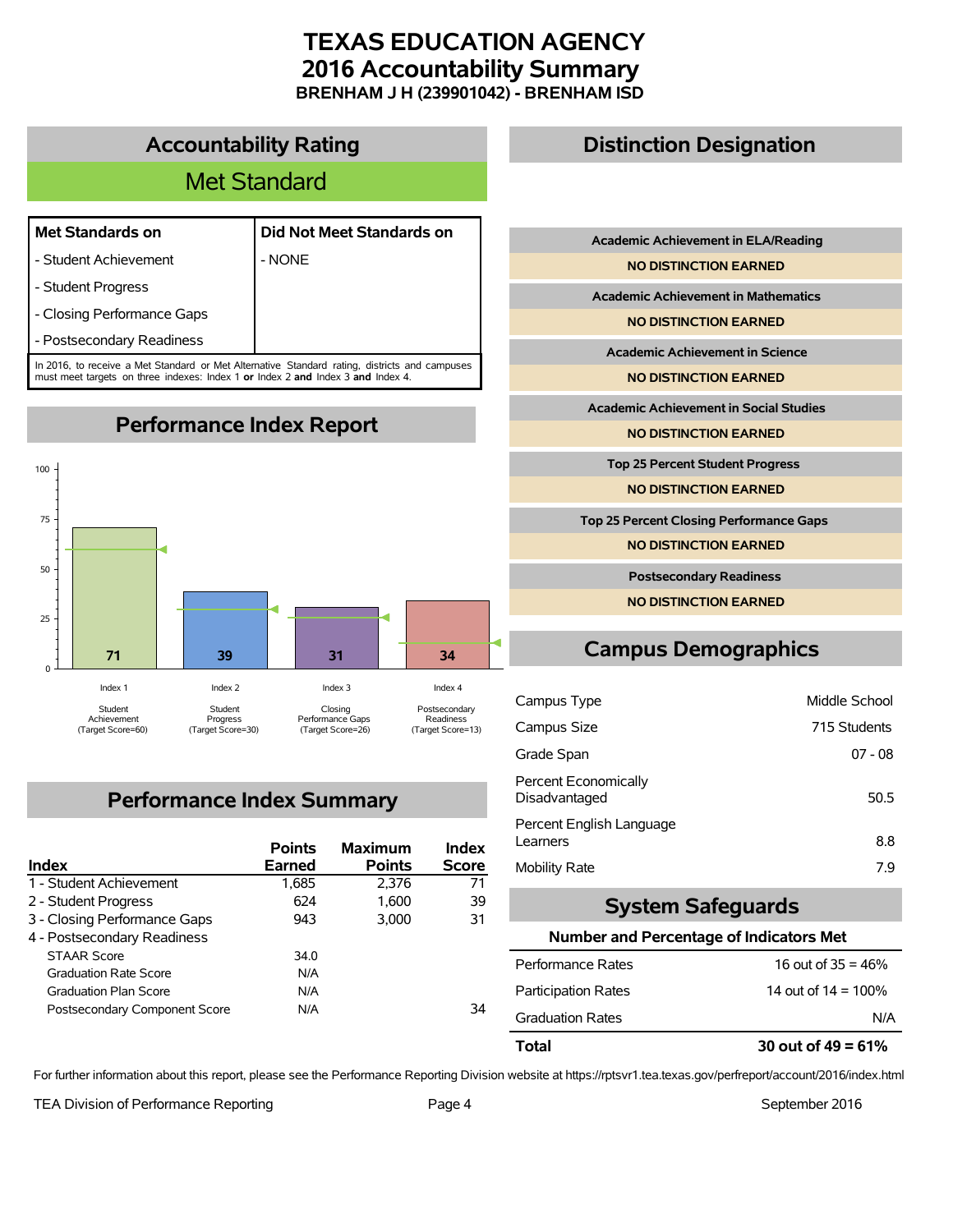## **TEXAS EDUCATION AGENCY 2016 Accountability Summary ALTON EL (239901101) - BRENHAM ISD**

## **Accountability Rating**

# Improvement Required

| <b>Met Standards on</b>                                                                       | Did Not Meet Standards on |  |
|-----------------------------------------------------------------------------------------------|---------------------------|--|
| - Closing Performance Gaps                                                                    | - Student Achievement     |  |
| - Postsecondary Readiness                                                                     | - Student Progress        |  |
| In 2016, to receive a Met Standard or Met Alternative Standard rating, districts and campuses |                           |  |

In 2016, to receive a Met Standard or Met Alternative Standard rating, districts and campuses must meet targets on three indexes: Index 1 **or** Index 2 **and** Index 3 **and** Index 4.



## **Performance Index Summary**

| <b>Index</b>                  | <b>Points</b><br>Earned | <b>Maximum</b><br><b>Points</b> | Index<br><b>Score</b> |
|-------------------------------|-------------------------|---------------------------------|-----------------------|
| 1 - Student Achievement       | 246                     | 431                             | 57                    |
| 2 - Student Progress          | 192                     | 800                             | 24                    |
| 3 - Closing Performance Gaps  | 380                     | 1.200                           | 32                    |
| 4 - Postsecondary Readiness   |                         |                                 |                       |
| <b>STAAR Score</b>            | 11.5                    |                                 |                       |
| <b>Graduation Rate Score</b>  | N/A                     |                                 |                       |
| <b>Graduation Plan Score</b>  | N/A                     |                                 |                       |
| Postsecondary Component Score | N/A                     |                                 | 12                    |

## **Distinction Designation**

**Academic Achievement in ELA/Reading**

**NO DISTINCTION EARNED**

**Academic Achievement in Mathematics**

**NO DISTINCTION EARNED**

**Academic Achievement in Science**

**NOT ELIGIBLE**

**Academic Achievement in Social Studies**

**NOT ELIGIBLE**

**Top 25 Percent Student Progress**

**NO DISTINCTION EARNED**

**Top 25 Percent Closing Performance Gaps**

**NO DISTINCTION EARNED**

**Postsecondary Readiness**

**NO DISTINCTION EARNED**

## **Campus Demographics**

| Campus Type                           | Elementary   |
|---------------------------------------|--------------|
| Campus Size                           | 606 Students |
| Grade Span                            | PK - 04      |
| Percent Economically<br>Disadvantaged | 74.4         |
| Percent English Language<br>Learners  | 17.7         |
| <b>Mobility Rate</b>                  | 11.2         |

#### **System Safeguards**

#### **Number and Percentage of Indicators Met**

| Total                      | 18 out of $32 = 56\%$  |  |
|----------------------------|------------------------|--|
| <b>Graduation Rates</b>    | N/A                    |  |
| <b>Participation Rates</b> | 14 out of $14 = 100\%$ |  |
| Performance Rates          | 4 out of $18 = 22%$    |  |

For further information about this report, please see the Performance Reporting Division website at https://rptsvr1.tea.texas.gov/perfreport/account/2016/index.html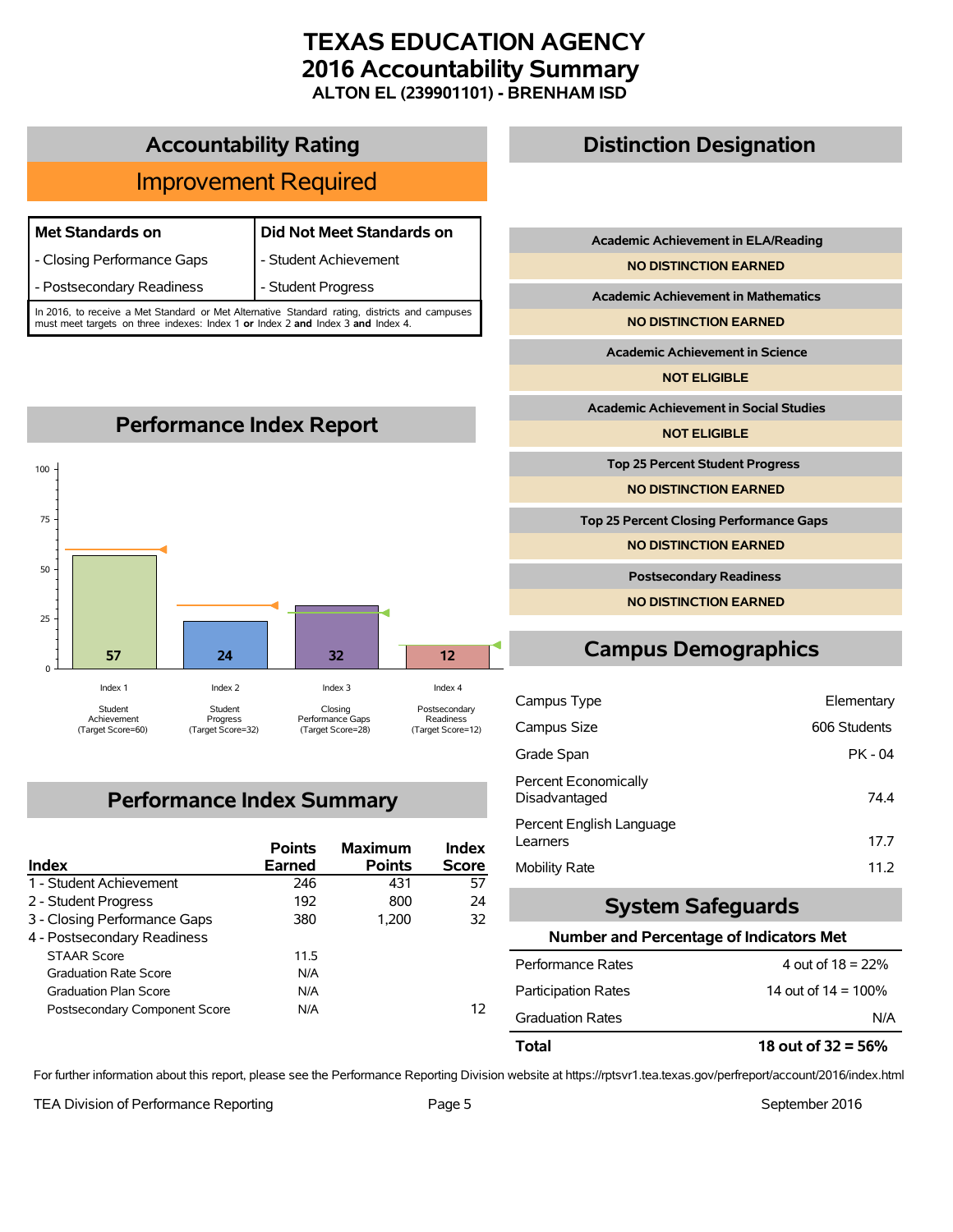## **TEXAS EDUCATION AGENCY 2016 Accountability Summary BRENHAM EL (239901102) - BRENHAM ISD**

#### **Accountability Rating**

# Met Standard

| <b>Met Standards on</b> |
|-------------------------|
|                         |

- Student Achievement | NONE
- **Met Standards on Did Not Meet Standards on**
- Student Progress
- Closing Performance Gaps
- Postsecondary Readiness

In 2016, to receive a Met Standard or Met Alternative Standard rating, districts and campuses must meet targets on three indexes: Index 1 **or** Index 2 **and** Index 3 **and** Index 4.

**Performance Index Report**



## **Performance Index Summary**

| <b>Index</b>                  | <b>Points</b><br>Earned | <b>Maximum</b><br><b>Points</b> | Index<br><b>Score</b> |
|-------------------------------|-------------------------|---------------------------------|-----------------------|
| 1 - Student Achievement       | 518                     | 640                             | 81                    |
| 2 - Student Progress          | 454                     | 1.200                           | 38                    |
| 3 - Closing Performance Gaps  | 766                     | 1.600                           | 48                    |
| 4 - Postsecondary Readiness   |                         |                                 |                       |
| <b>STAAR Score</b>            | 35.5                    |                                 |                       |
| <b>Graduation Rate Score</b>  | N/A                     |                                 |                       |
| <b>Graduation Plan Score</b>  | N/A                     |                                 |                       |
| Postsecondary Component Score | N/A                     |                                 | 36                    |

### **Distinction Designation**

**Academic Achievement in ELA/Reading**

**NO DISTINCTION EARNED**

**Academic Achievement in Mathematics**

**NO DISTINCTION EARNED**

**Academic Achievement in Science**

**NOT ELIGIBLE**

**Academic Achievement in Social Studies**

**NOT ELIGIBLE**

**Top 25 Percent Student Progress**

**NO DISTINCTION EARNED**

**Top 25 Percent Closing Performance Gaps**

**NO DISTINCTION EARNED**

**Postsecondary Readiness**

**NO DISTINCTION EARNED**

## **Campus Demographics**

| Campus Type                           | Elementary   |
|---------------------------------------|--------------|
| Campus Size                           | 710 Students |
| Grade Span                            | EE - 04      |
| Percent Economically<br>Disadvantaged | 55.5         |
| Percent English Language<br>Learners  | 12.5         |
| <b>Mobility Rate</b>                  | 8.8          |

#### **System Safeguards**

#### **Number and Percentage of Indicators Met**

| N/A                    |  |
|------------------------|--|
| 14 out of $14 = 100\%$ |  |
| 16 out of $18 = 89\%$  |  |
|                        |  |

For further information about this report, please see the Performance Reporting Division website at https://rptsvr1.tea.texas.gov/perfreport/account/2016/index.html